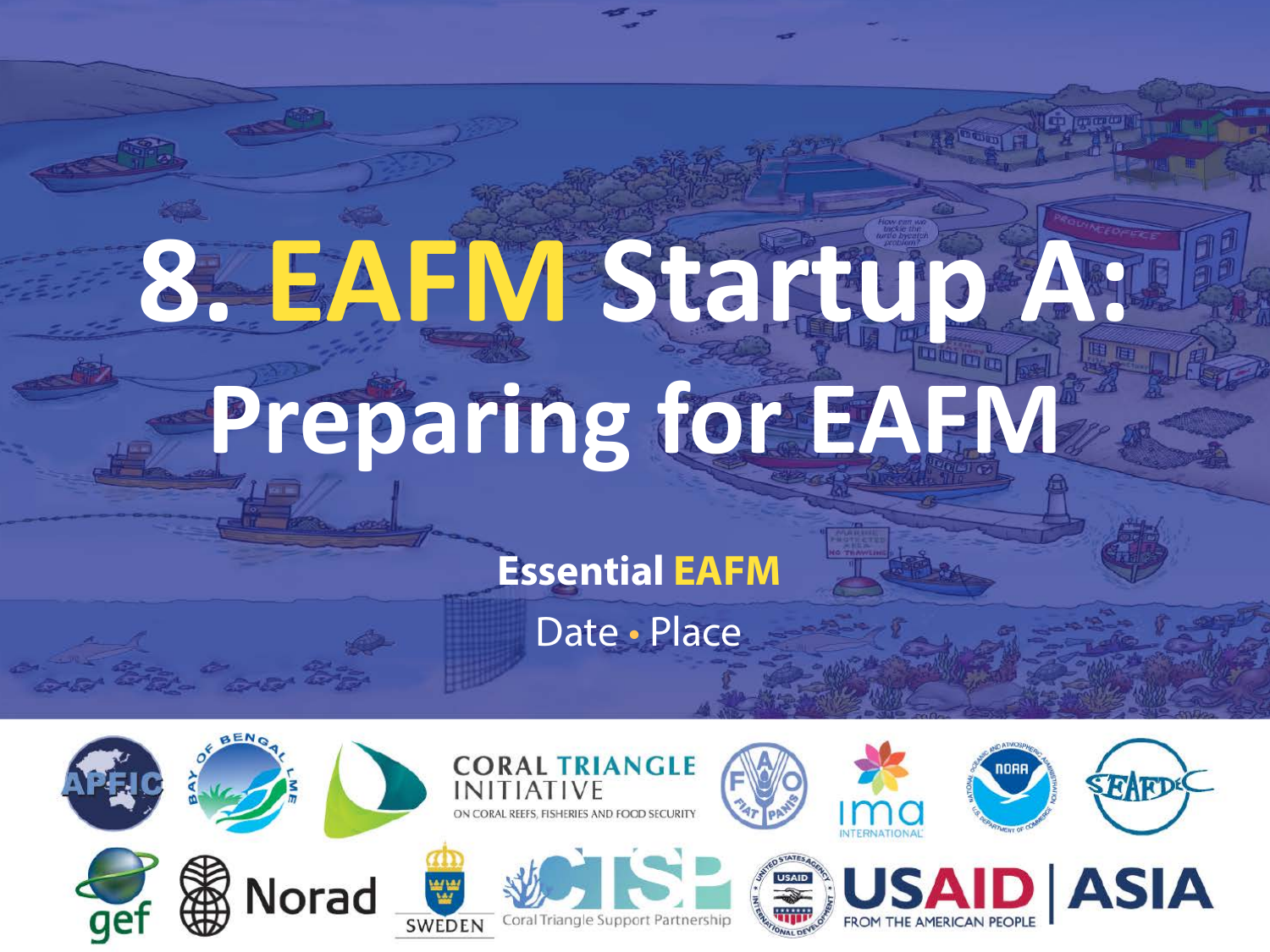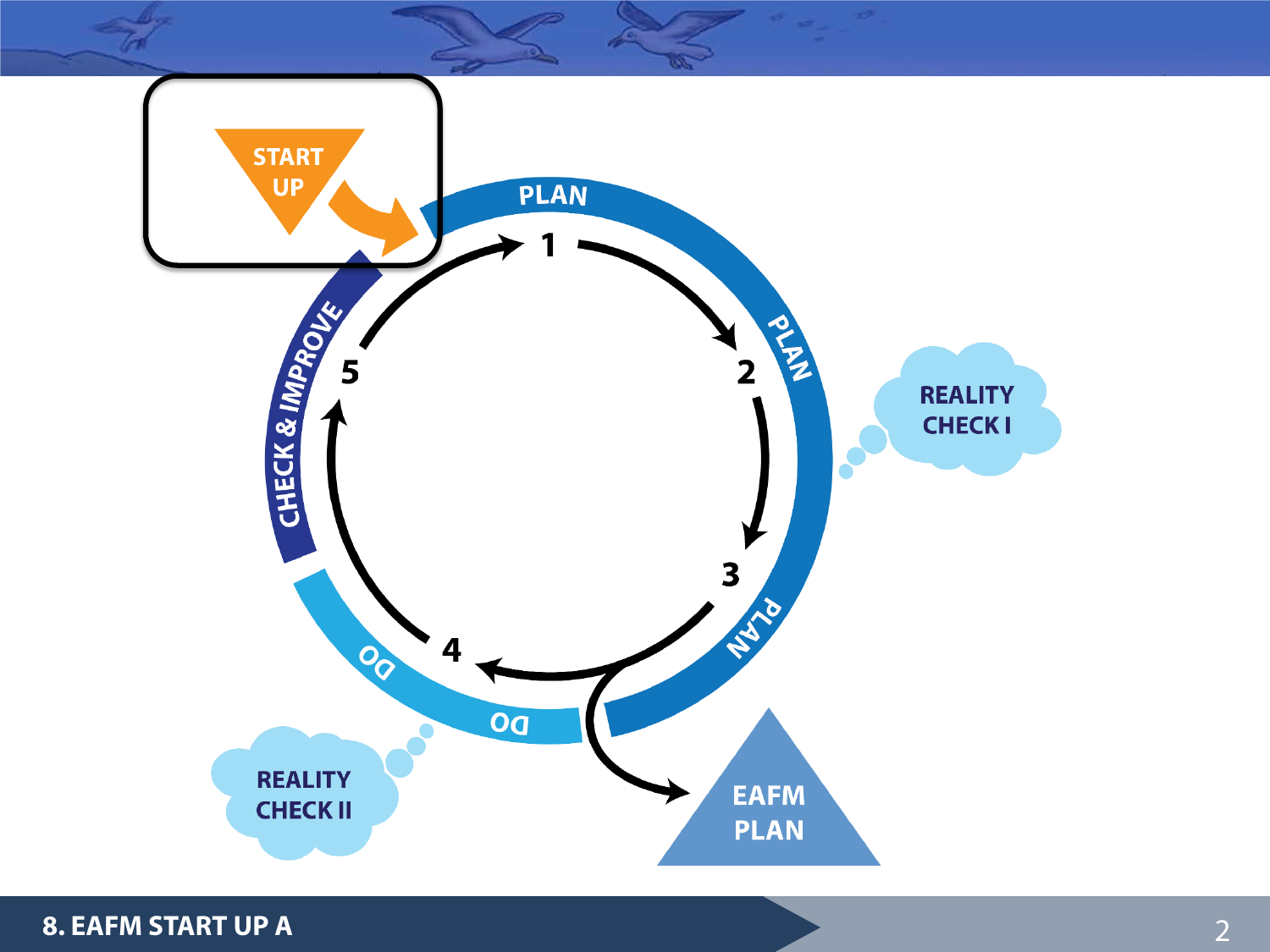# **Session objectives**

#### *After this session you will be able to:*

- Define startup tasks needed to initiate the EAFM cycle and co-management
- Identify and prioritize stakeholders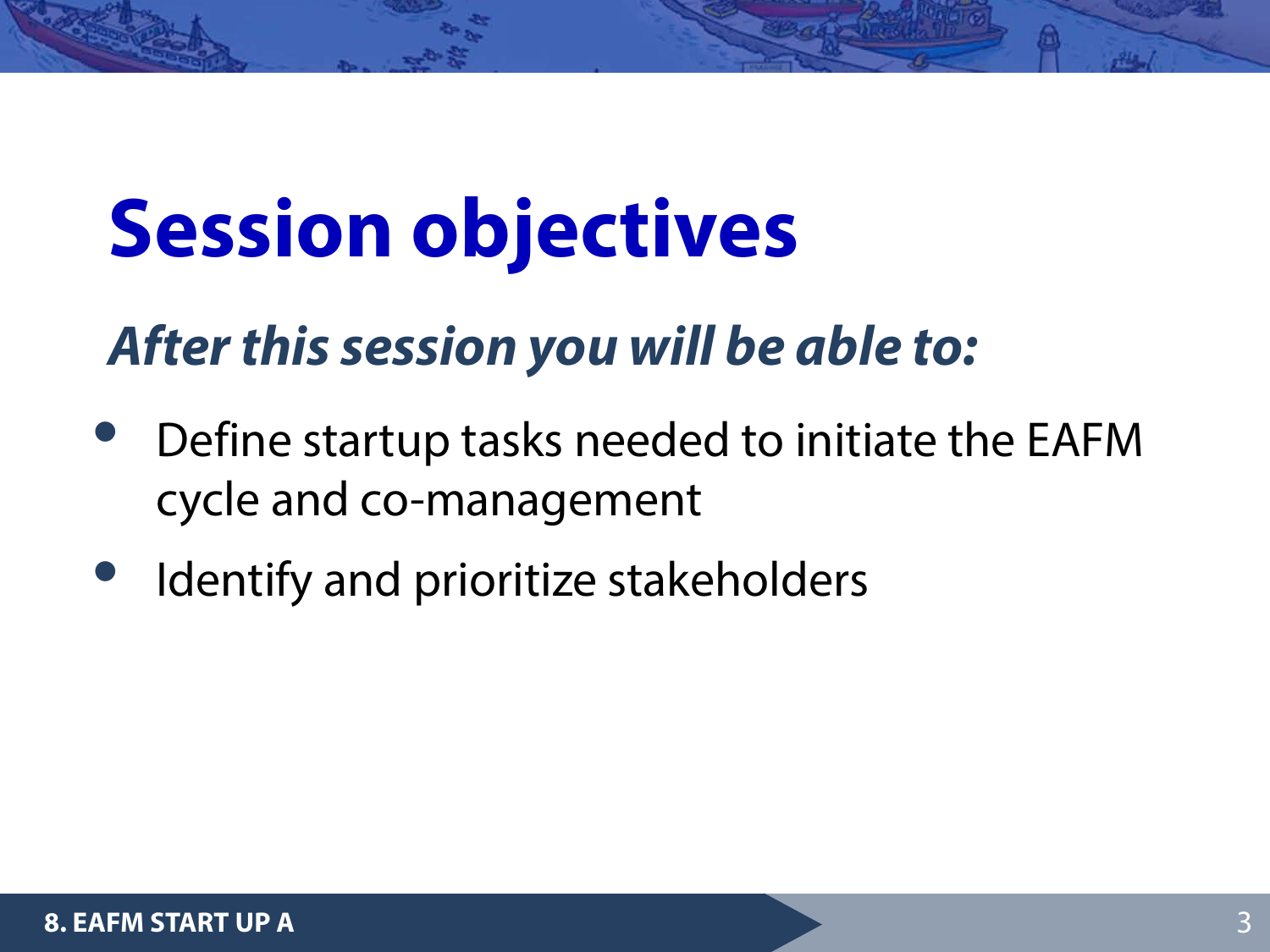#### **To prepare there are 8 tasks that need to be done**

- Form an EAFM team and facilitators
- ii. Identify the general location
- liii. Develop startup work plan
- iv. EAFM introduction
- v. Coordination with other agencies and government levels
- vi. Identify and prioritize stakeholders and organizations
- vii. Establish a key stakeholder group

viii.Determine legal basis for EAFM (check legislation for EAFM)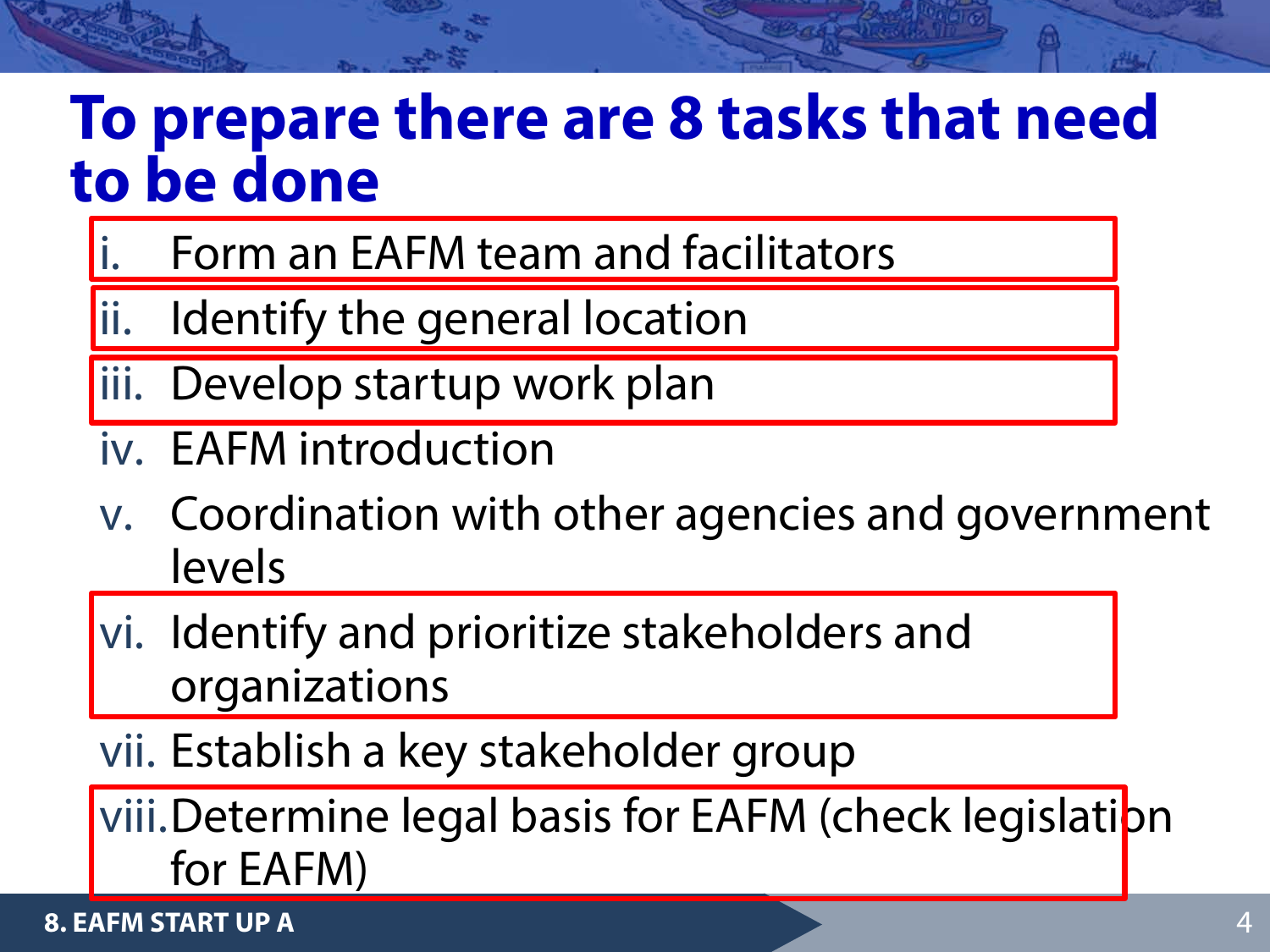## **Baking a cake: a start-up analogy**

#### *Start up tasks are used to prepare the ground to do EAFM, an analogy is baking a cake.*

- Before baking a cake, the cook must decide:
- Who will bake the cake (EAFM team)
- What recipe will we use (startup workplan)
- Where will the cake will be cooked (general location)
- Who will eat the cake (stakeholders)

Who will oversee the cooking and distribution of the cake to others (key stakeholder group)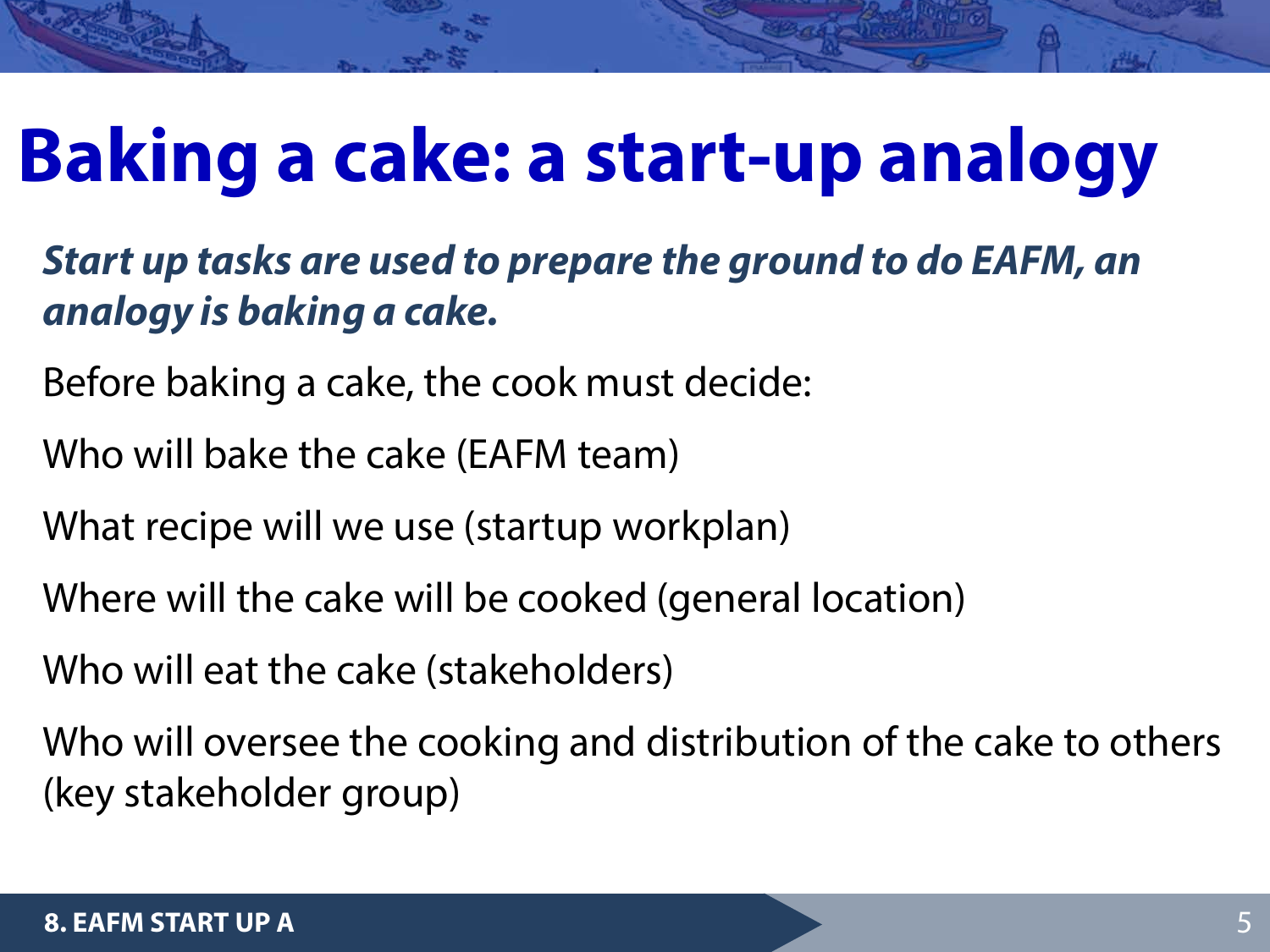#### **Identify the EAFM team and develop a startup work plan (Tasks i, ii and iii)**

- Establish a core team to guide the EAFM startup - ideally to include key agencies
	- identify a Team Leader to lead the process
- Agree on what area the EAFM will focus on
- The team develops a startup work plan to guide the rest of the startup tasks. This identifies:

- what, how, who and when (and budget)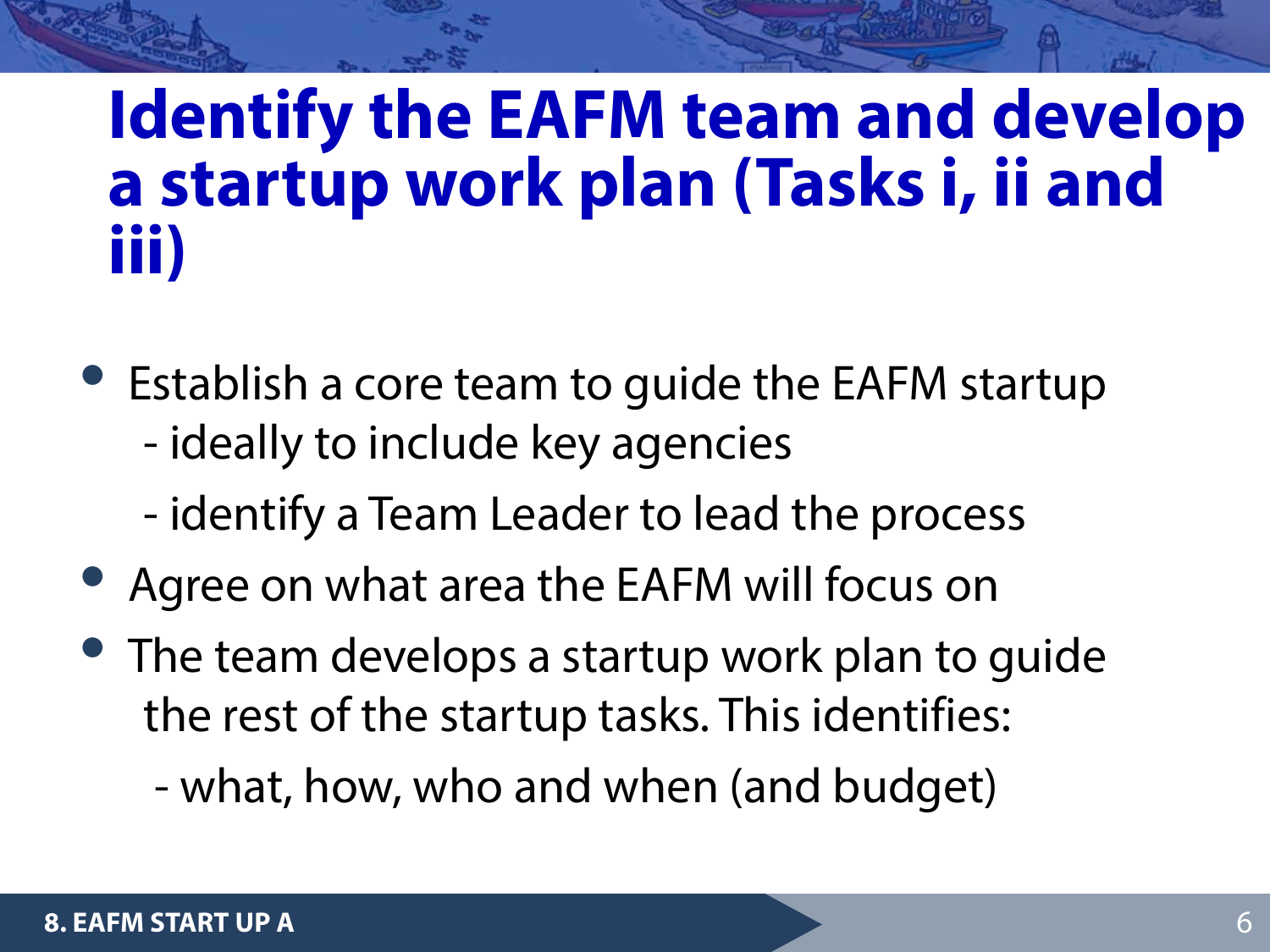#### **Identify and prioritize stakeholders and organizations (Task vi)**

- Identify ALL stakeholders to begin with
- Prioritize stakeholders
- This is an initial identification of potential stakeholders and will be revisited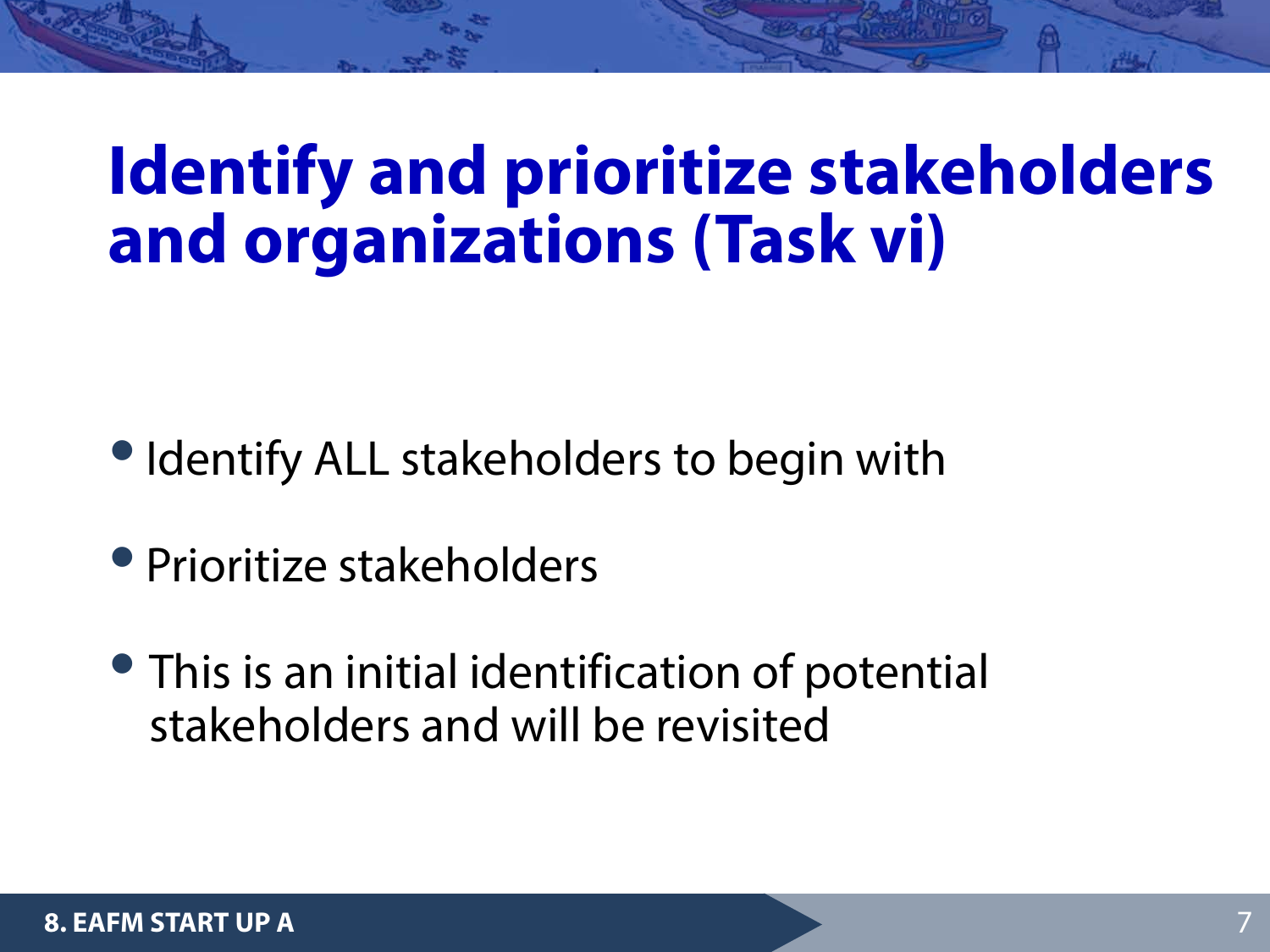#### **Who are your stakeholders?**

"A stakeholder is any individual, group or organisation who has an interest in or who can affect or is affected, positively or negatively, by the EAFM process"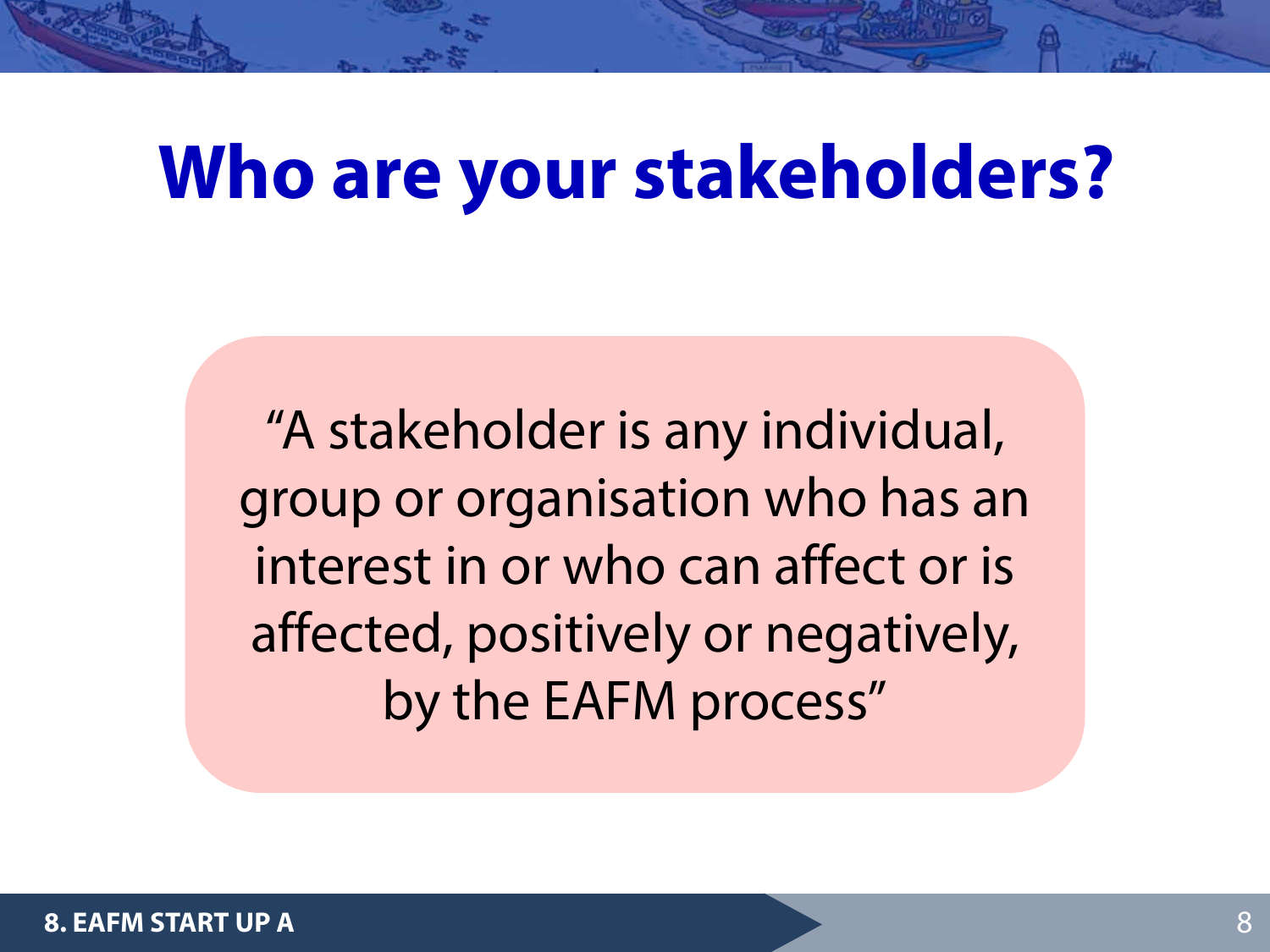### **Possible stakeholders**

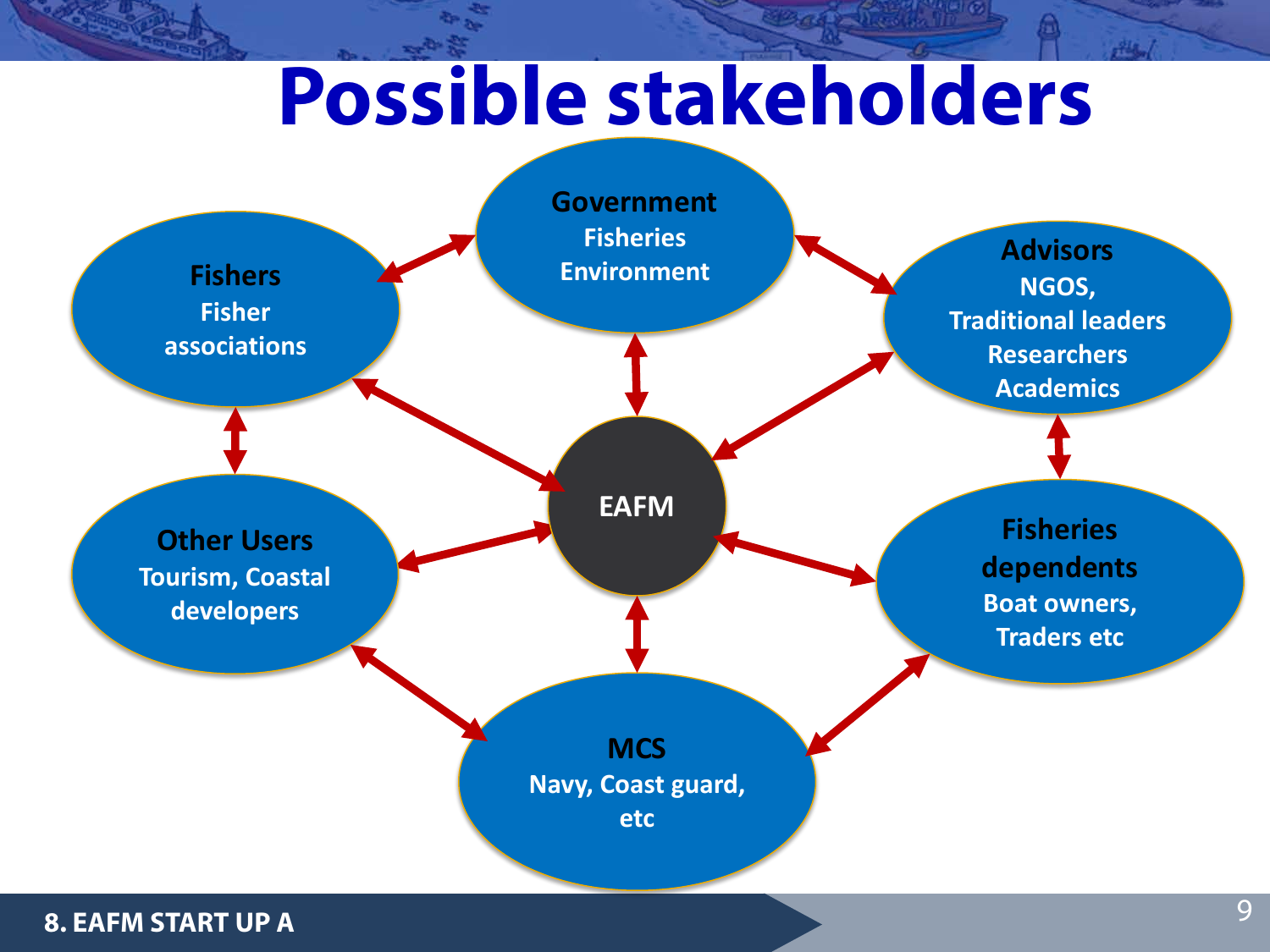# **Stakeholder Analysis**

**Importance**: how important a stakeholder is for EAFM process

**Influence:** how much influence (power) a stakeholder has over EAFM process



**2x2 matrix**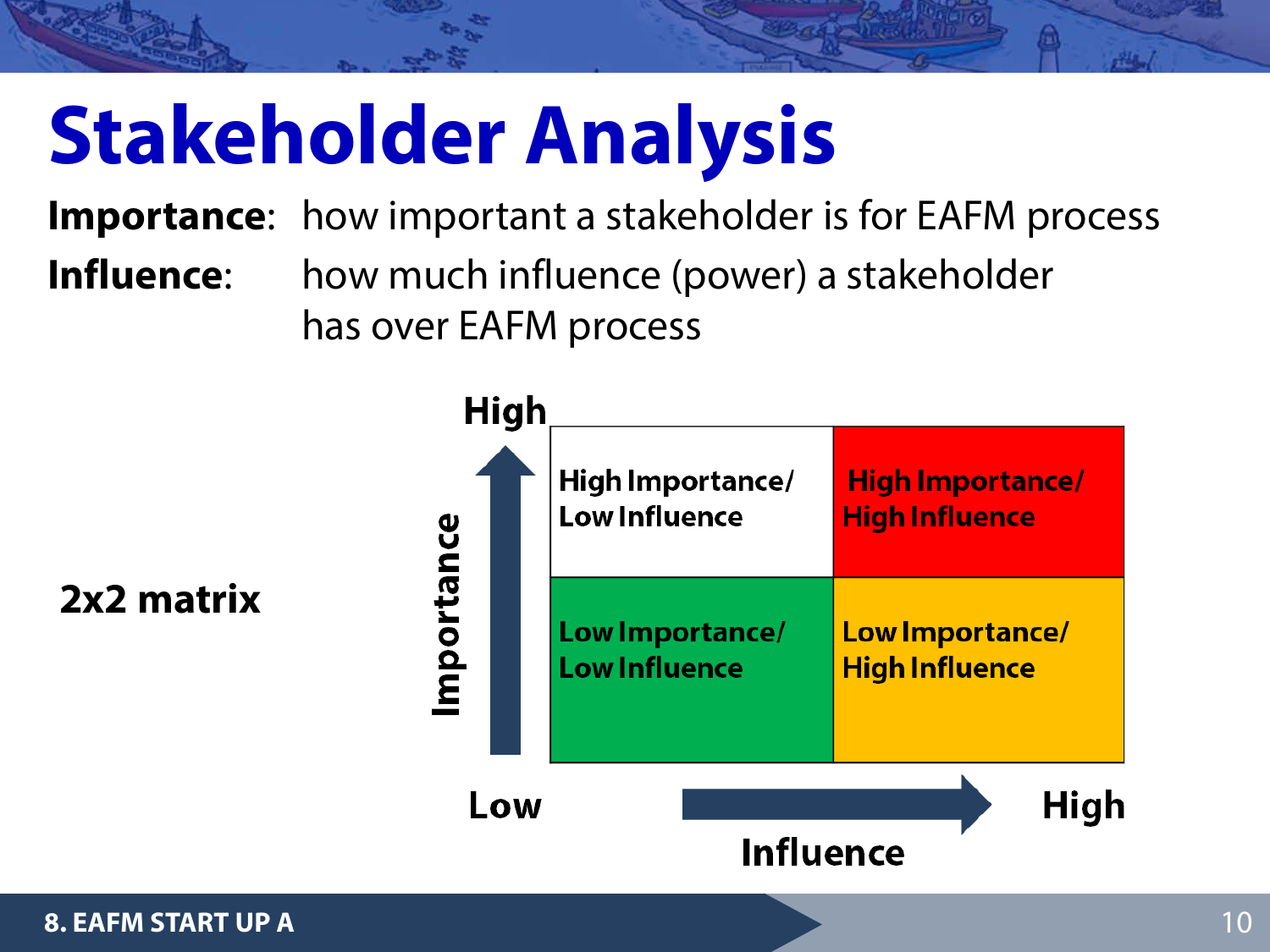| <b>Prioritizing stakeholders</b>     |                                                                                         |
|--------------------------------------|-----------------------------------------------------------------------------------------|
| <b>High Importance/Low Influence</b> | <b>High Importance/High Influence</b>                                                   |
| Need to be represented               | <b>Key stakeholders for EAFM</b><br>Need to be included in the key<br>stakeholder group |
| Not interested                       | Need to get them to 'buy in' into<br><b>EAFM process,'</b>                              |
| <b>Low Importance/Low Influence</b>  | <b>Low Importance/High Influence</b>                                                    |

b.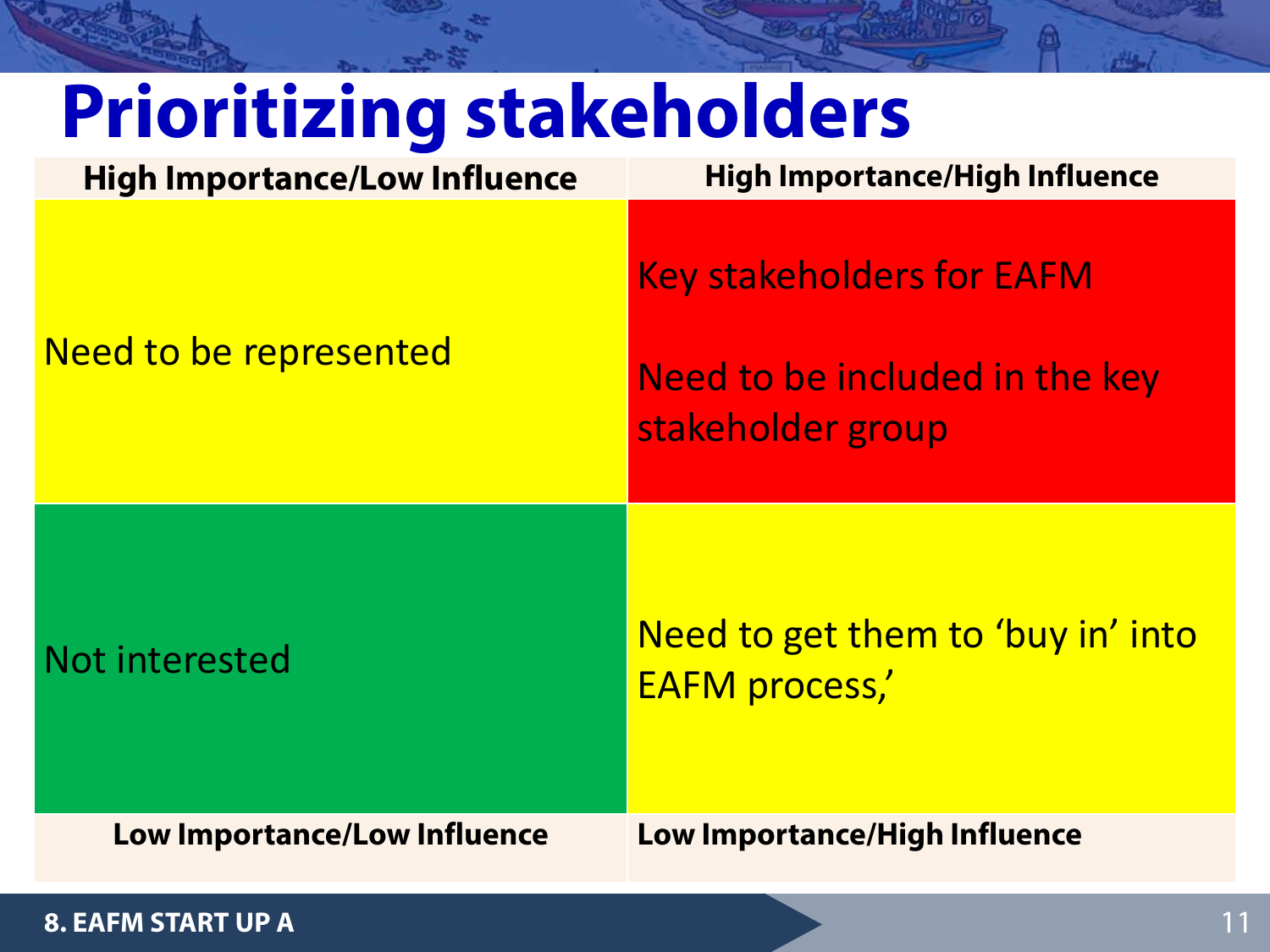#### **In your groups**

- 1. List ALL possible FMU stakeholders. Write each stakeholder on a different card
- 2. Draw a 2 x 2 matrix with "Importance" on the Y axis and "Influence" on the X axis
- 3. Plot each stakeholder card onto one of the 4 boxes. You can move cards as you discuss

Based on *how important* each stakeholder is for the EAFM process and *how much influence (power)* each has over/in the EAFM process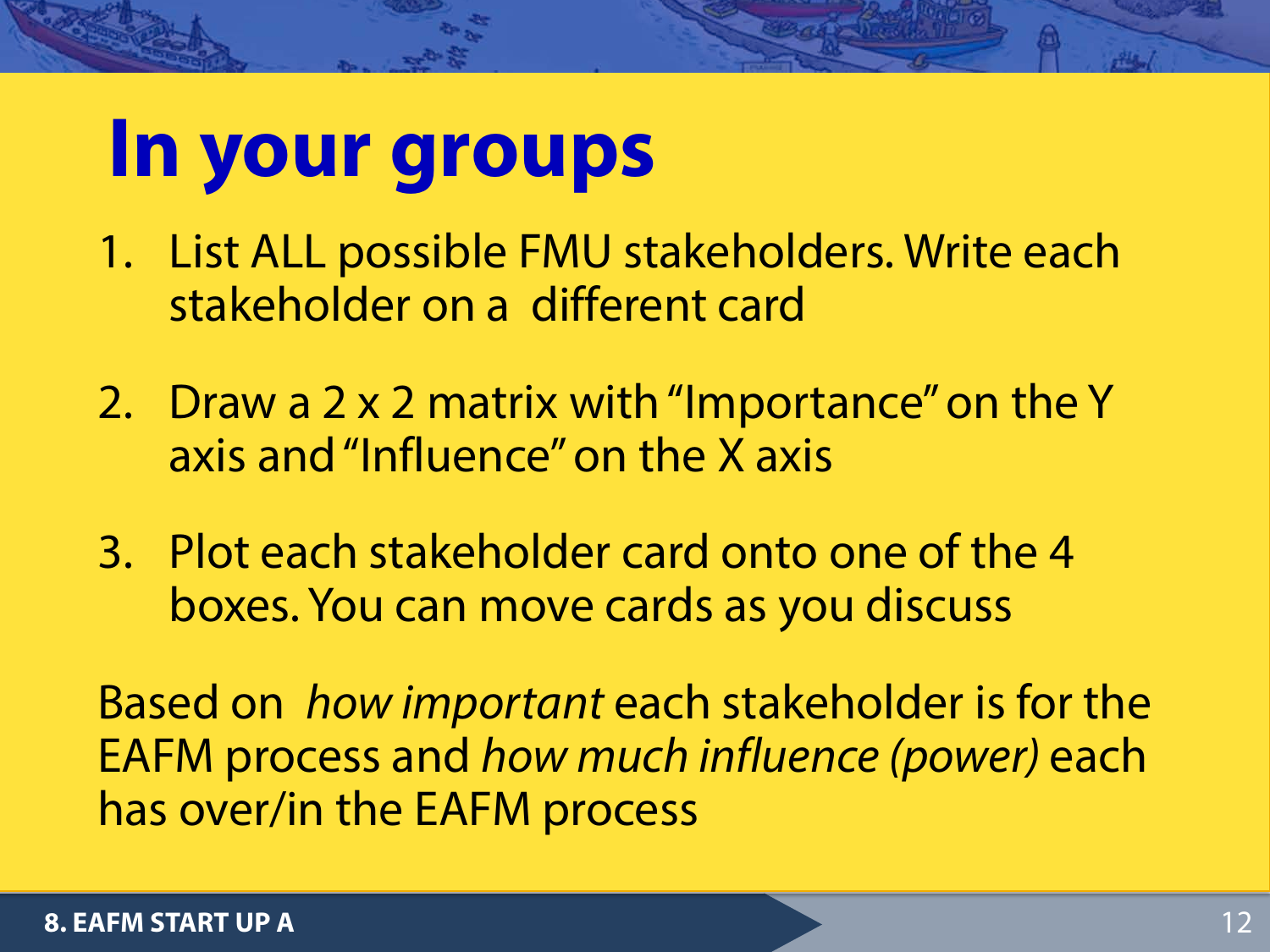# **Venn Diagram**

Useful for describing relationships as part of institutional analysis

- Dimension  $1 =$  Size of circle (importance)
- Dimension  $2 =$  Proximity of circle (frequency of contact) Separate circles = no contact

Touching circles = information passes between institutions

Small overlap  $=$  some cooperation in decision-making

Large overlap  $=$  considerable cooperation in decision-making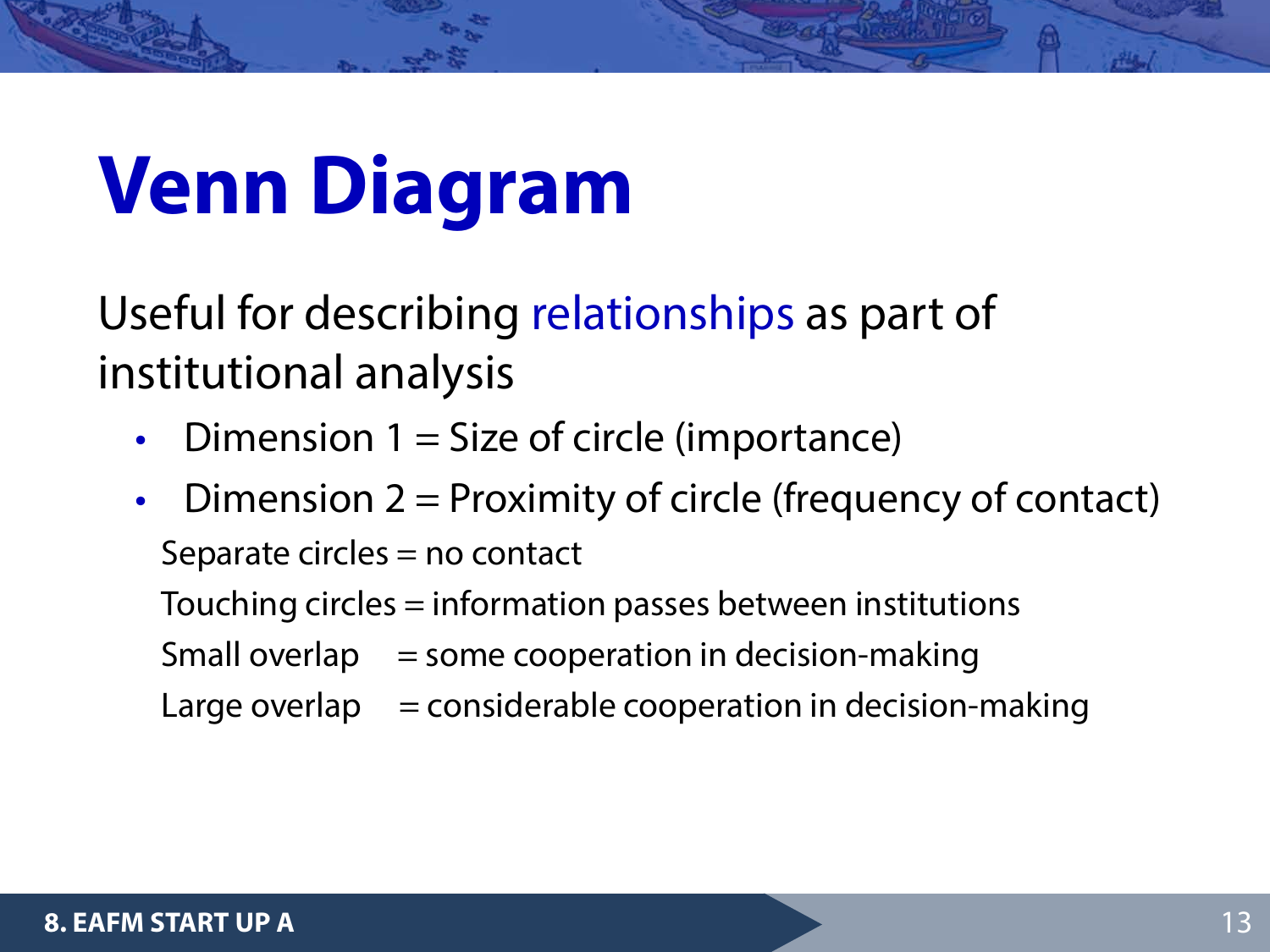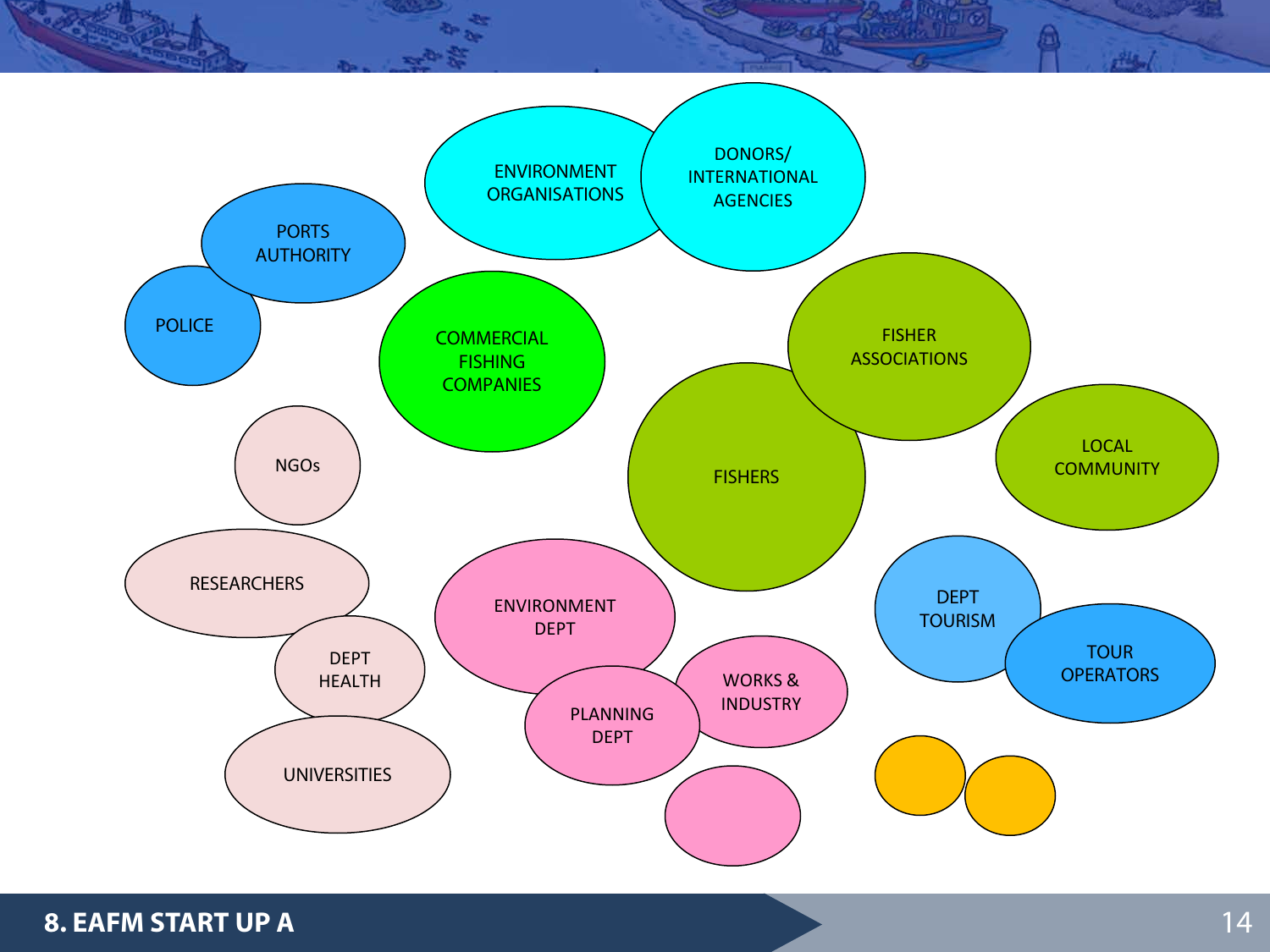### **In your groups**

- 1. Plot the fishery agency and other stakeholders using Venn diagram technique
- 2. Identify the interrelationships and linkages between agencies and institutions
- 3. What could strengthen linkages and coordination?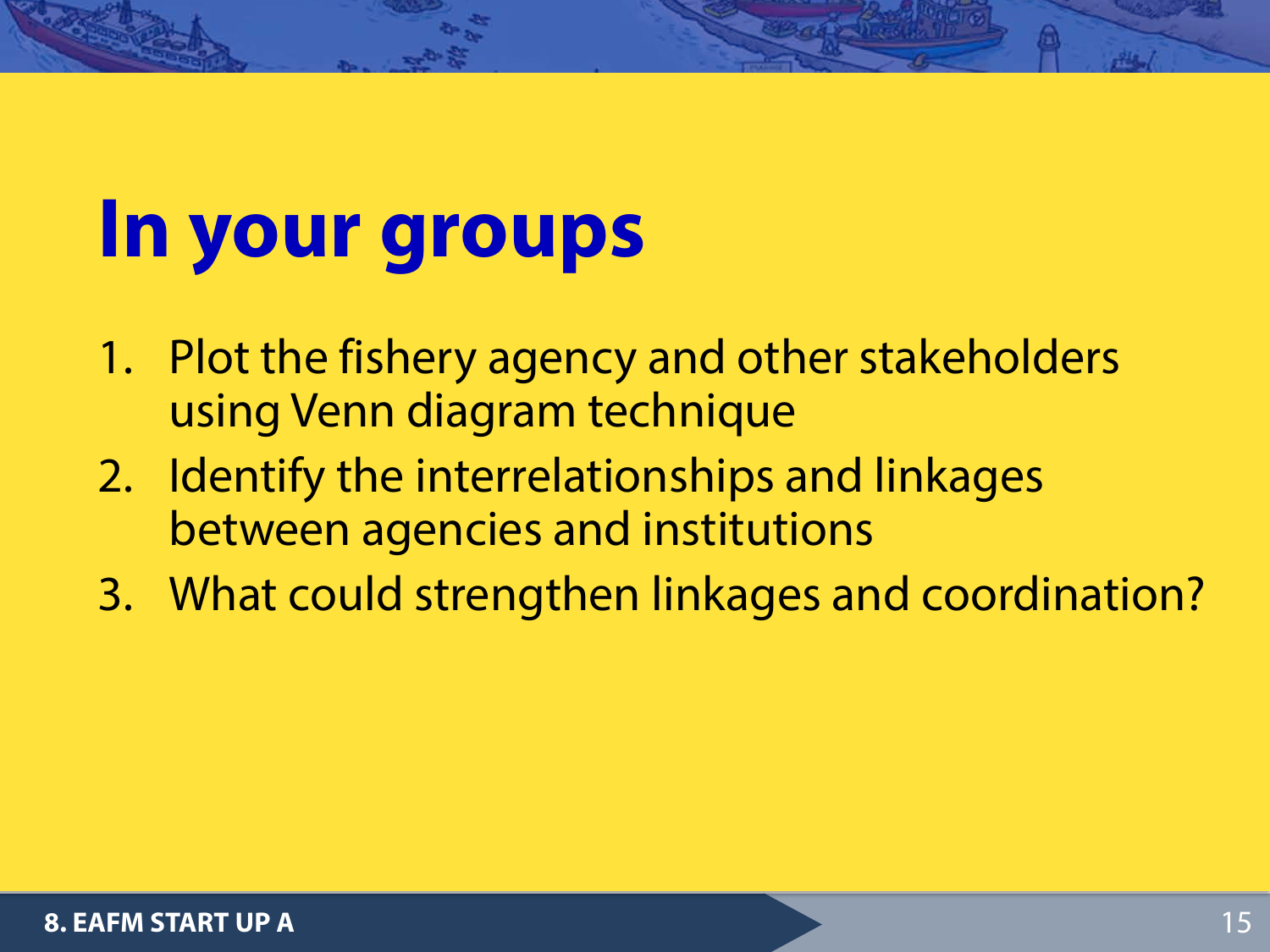#### **Determine the legal basis for EAFM**

- It is desirable to have a legislative or policy mandate
- Especially for co-management so that local communities have legal authority
- lack of appropriate existing legislation should not be used as a reason to delay
- review the legal basis for EAFM

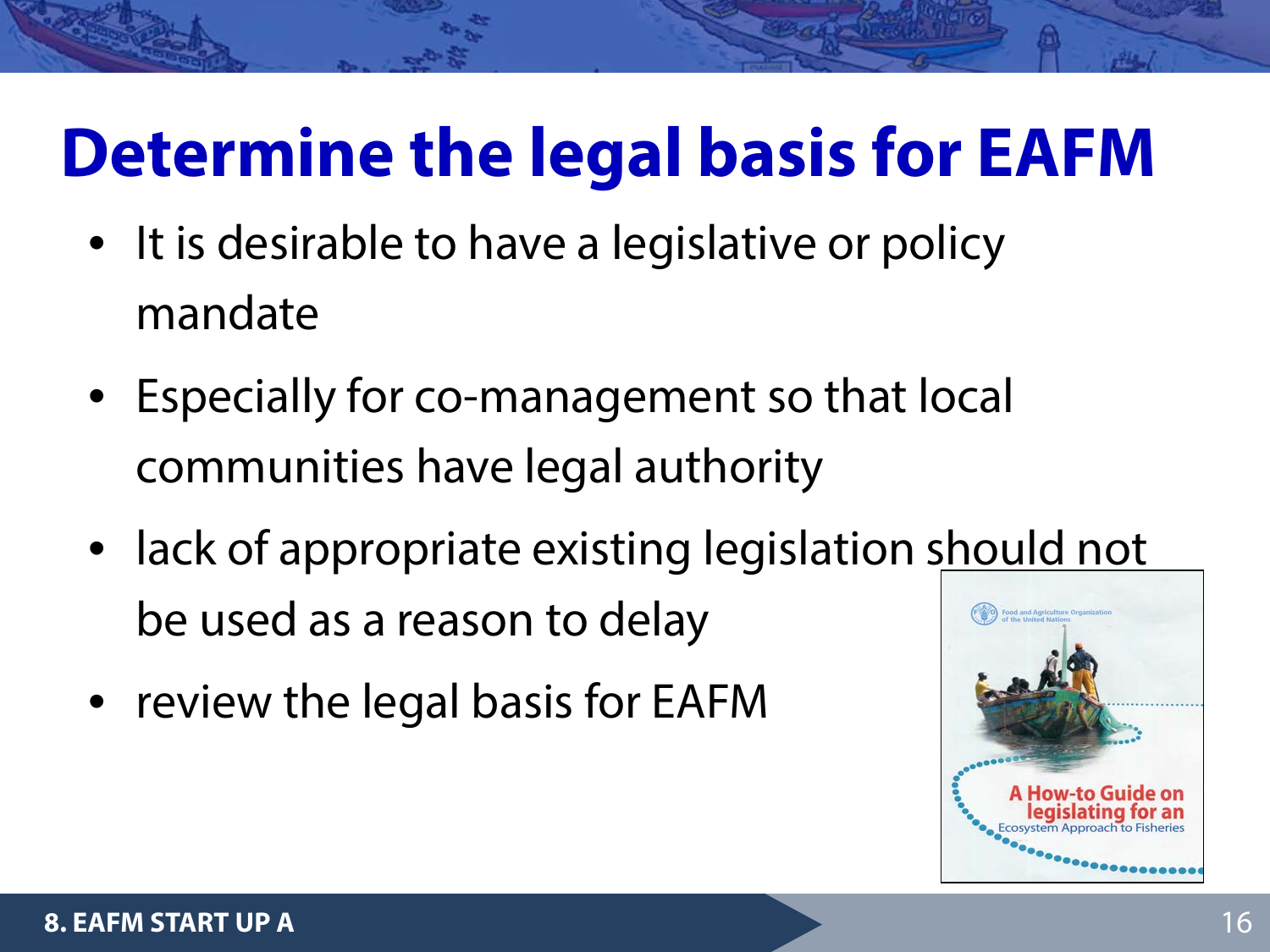